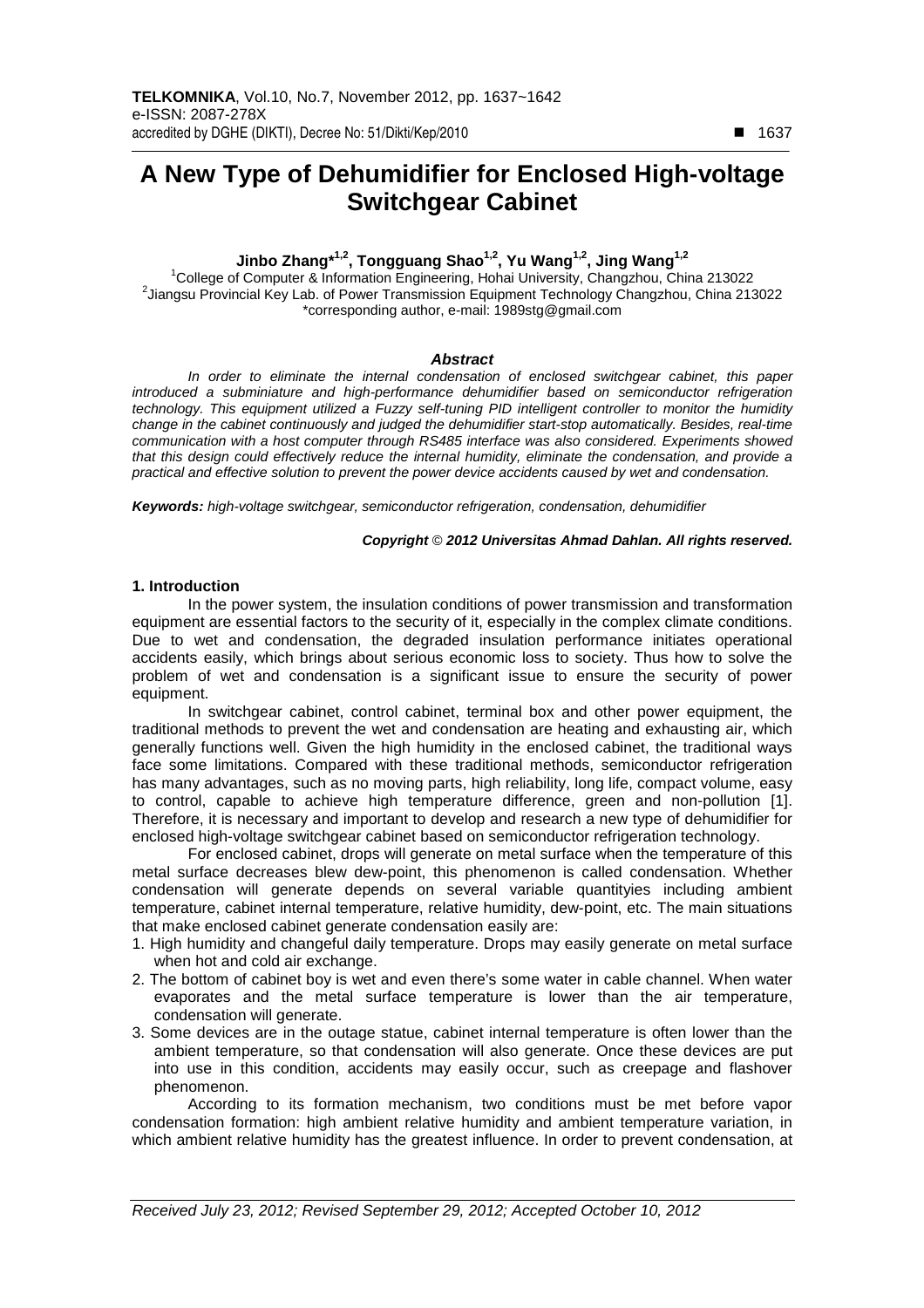least one of these two formation conditions must be broken. Both reducing the relative humidity and reducing the temperature difference could be taken as anti-condensation measures.

Currently, heating with heater and ventilating with fan are mainly taken to achieve anticondensation inside the cabinet. But these two methods on cabinet anti-condensation are less effective in high humidity regions or seasons, numbers of accidents have occurred as a result of condensation. Heating method can only alleviate the cabinet internal condensation, it can't reduce the relative humidity in enclosed cabinet, and lots of water vapor in the cabinet is not discharged. Furthermore, prolonged heating not only consumes large amounts of energy but also leads to equipment aging and shortens the life of equipment. Consequently, relative humidity inside the cabinet must be reduced, so as to truly achieve the purpose of dehumidify and anti-condensation.

When a glass of water is taken out from refrigerator in summer, large amounts of drops will generate on its surface. This condensation phenomenon will go on forever as long as the temperature difference exists between the surface of this glass and the ambient air, and the moisture in ambient air will be absorbed continuously if the condensate is removed, this is the dehumidifier phenomenon or dehumidifier principle.

In general, commercially available dehumidifiers are made up of compressor, fan, condenser, refrigerant materials (F21 or other materials), etc. However, this kind of dehumidifier can only be used in a large space but not enclosed cabinet as a result of its volume and power consumption. Subminiature and high-performance dehumidifier developed with semiconductor refrigeration technology can make up for all the deficiencies of above methods.

# **2. Semiconductor Refrigeration**

Semiconductor refrigeration (thermoelectric cooling) is a cross subject developed between refrigeration technology and semiconductor technology in 1950s, it uses the special semiconductor material to make up a P-N junction, which forms a thermocouple and refrigerates with direct current.

## **2.1. Principle of Semiconductor Refrigeration**

Thermoelectric Cooler (TEC) is a kind of heat pump, it has no mechanical moving parts and can be used in certain situation where the space is limited, reliability requirements is strict and refrigerant pollution is not tolerated.



Figure 1. Schematic diagram of semiconductor Refrigeration

As shown in Fig.1, a single of refrigeration piece consists of two ceramic pieces made from N-type and P-type semiconductor material  $(Bi<sub>2</sub>Te<sub>3</sub>)$ , this semiconductor component is connected with series form in the circuit.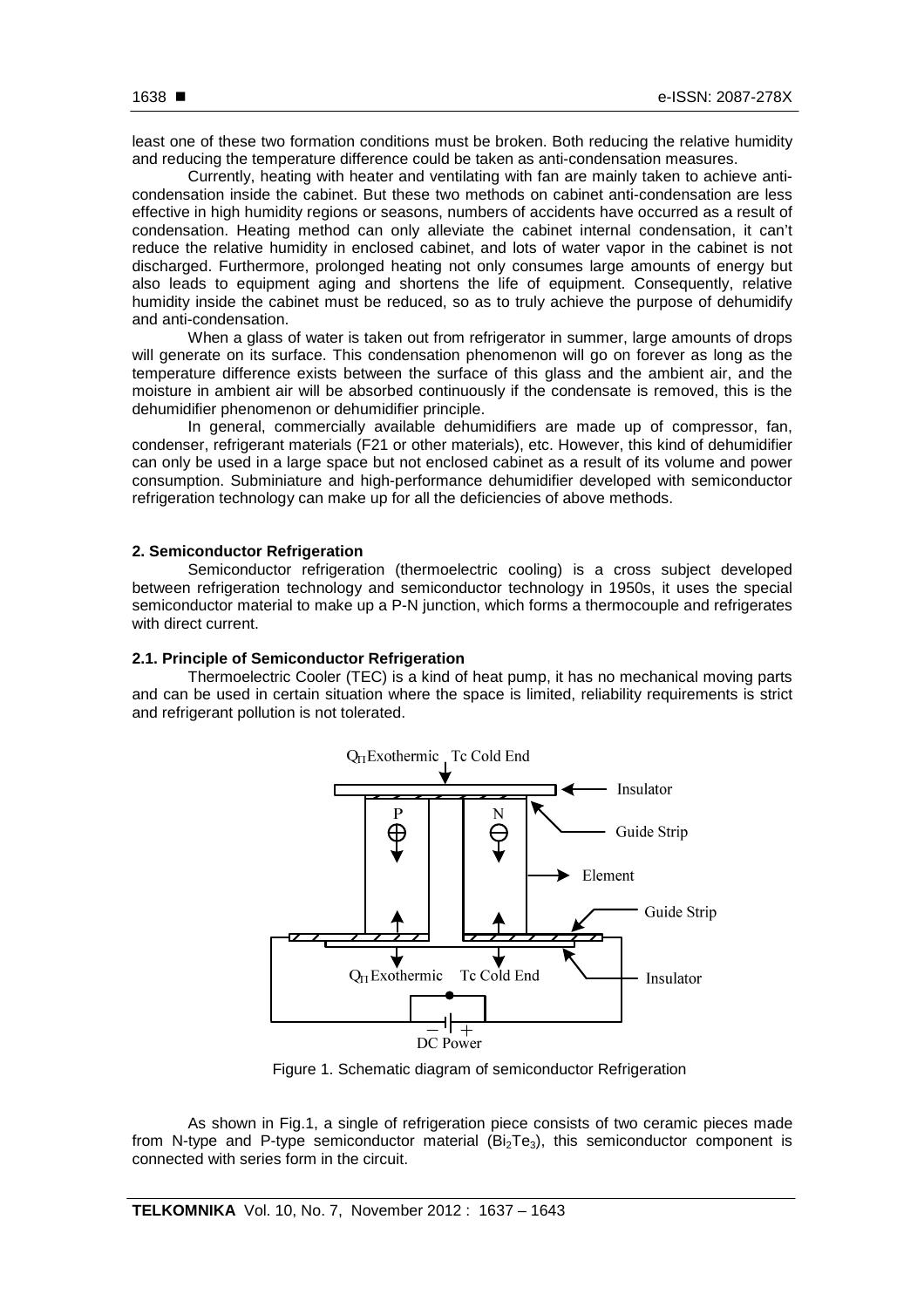When an N-type and a P-type semiconductor material connect into a galvanic couple pair, after being connected with direct current, energy transfer occurs. Current flows from N-type component to P-type component joint to absorb heat and become a cold end, current flows from P-type component to N-type component joint to release heat and become a hot end. The scale of endothermic and exothermic is determined by the value of current and the number of N, P components, hundreds couples of galvanic are connected into a thermopile in refrigeration piece in order to enhance the effect of cooling(heating).

Semiconductor refrigeration is developed on the foundation of thermoelectric effect. which consists of 5 different effects; they are Seebeck effect, Peltier effect, Thomson effect, Joule effect and Fourier effect. The Seebeck, Peltier and Thomson effect are reversible, while Joule and Fourier effect are irreversible. Although the semiconductor refrigeration is the interaction of these five effects, Peltier effect plays a major role in them.



Figure 2. Schematic diagram of Peltier effect

In 1834, French physicist Peltier discovered that when direct current flows through the closed circuit composed by two different metals, the heat Q was absorbed on one joint, while the same amount of heat was released on the other joint. This kind of heat was named Peltier Heat, and the schematic diagram of it is shown in Figure 2.

The heat of the cold end is transferred to the hot end after connecting the power supply, and the temperature of cold end decreases while it increases in the hot end, this is the famous Peltier effect.

# **2.2. Fundamental Refrigeration Calculation**

When a cooling device (a PN junction couple or single-stage thermoelectric chip) gets into thermal equilibrium under the action of current  $I$ , cold end temperature  $T_c$ , hot end temperature  $T_h$  and hot-cold ends temperature difference  $\Delta\tau$  , the corresponding driving voltage  $U$ , cooling capacity  $Q_c$  (sometimes can also be interpreted as cold load), electrical power  $N_0$ , cooling efficiency  $E_c$  can be represented as follows [2]:

| $Q_c = \alpha T_c I - I^2 R_0 / 2 - K \Delta \tau$ |  |  |
|----------------------------------------------------|--|--|
|----------------------------------------------------|--|--|

$$
N_0 = I^2 R_0 + \alpha \Delta \tau I \tag{2}
$$

$$
U = R_0 I + N_0 \tag{3}
$$

$$
E_c = Q_c / N_0 \tag{4}
$$

Among them,  $\alpha$ ,  $R_0$  and  $K$  are the cooling device's equivalent Seebeck coefficient, total equivalent resistance and equivalent thermal conductivity, respectively.

Defined *Z* as the thermoelectric material's figure of merit, the maximum cooling capacity current  $I_{Omax}$  and the maximum efficiency current  $I_{Emax}$  can be computed as follows: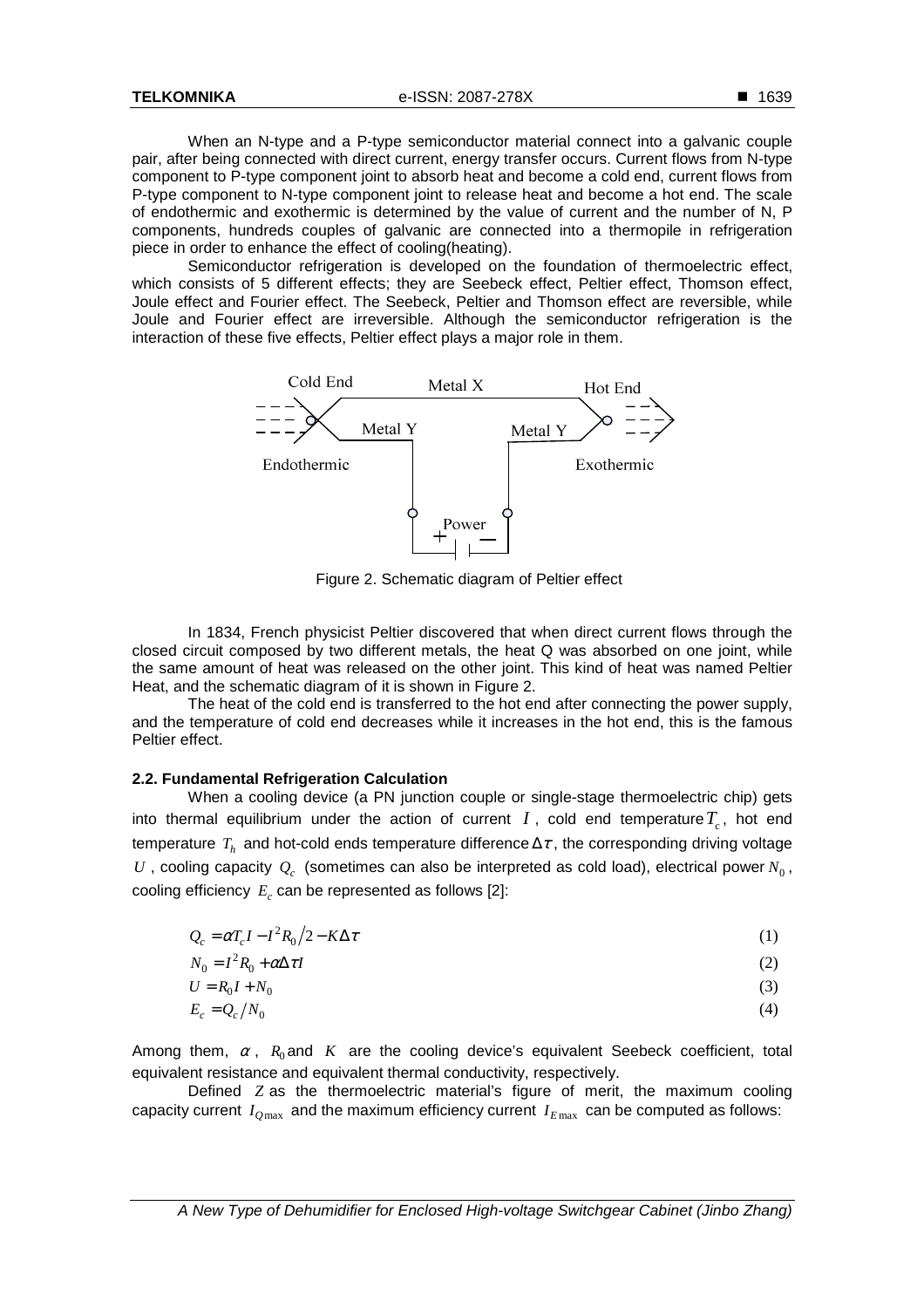$$
1640 \blacksquare
$$

$$
I_{Q\text{max}} = \frac{\alpha}{R_0} T_c, Z = \frac{\alpha^2}{R_0 K}
$$
\n<sup>(5)</sup>

$$
I_{E\max} = \frac{\alpha}{R_0} \frac{\Delta \tau}{\left(\sqrt{1 + 0.5Z \left(2T_c + \Delta \tau\right)} - 1\right)}
$$
(6)

$$
\Delta \tau_{\text{max}} = \frac{1}{2} Z T_c^2 \tag{7}
$$

 $I_{best}$  has two meanings: When  $T_c$  and  $T_h$  are fixed, it represents the maximum cooling capacity current  $I_{Q,\max}$ ; when  $T_h$  and  $Q_c$  are fixed, it represents the maximum thermoelectric current  $I_{\Delta\tau, \max}$ .  $\Delta\tau_{\max}$  is the thermoelectric current between the hot and cold ends while the working current is  $I_{\Delta \tau, \max}$  in the condition that  $Q_c = 0$  [3].



Figure 3. Schematic diagram of a dehumidifier



Figure 4. Dehumidifier structure design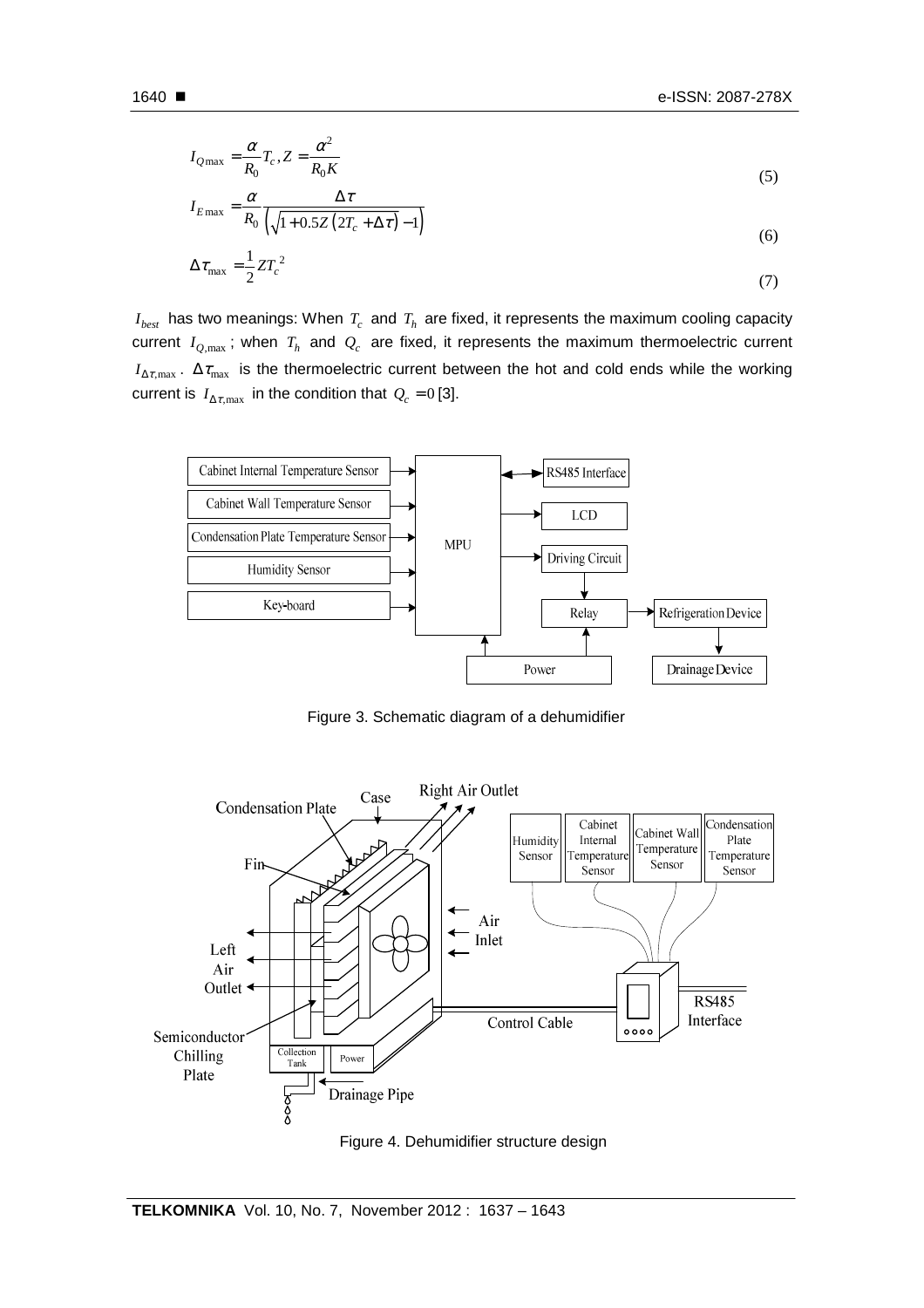#### **3. Enclosed High-voltage Switchgear Cabinet Dehumidifier**

A new type of dehumidifier applied to enclosed high-voltage switchgear cabinet is designed based on the theory above.

#### **3.1. Dehumidifier's Hardware**

The subminiature and high-performance enclosed high-voltage switchgear cabinet dehumidifier mainly consists of cabinet internal temperature sensor, cabinet wall temperature sensor, condensation plate temperature sensor, cabinet internal humidity sensor, microprocessor, RS485 interface, LCD, relay drive circuit, refrigeration device, drainage device, power supply, etc. The electrical block diagram of it is shown in Figure 3 and the integral structure of it is shown in Figure 4.

Cabinet internal temperature sensor, cabinet wall temperature sensor and condensation plate temperature sensor are respectively used for the measurement of the cabinet internal temperature, cabinet surface temperature and the condensation plate surface temperature. Cabinet internal humidity sensor, which uses a linear temperature sensor, is used for the measurement of the relative humidity inside the enclosed cabinet.

#### **3.2. Dehumidifier's Software**

Software design is an important part of the enclosed high-voltage switchgear cabinet dehumidifier. Its major task is to initialize the dehumidifier, receive commands from keys, obtain and process the data from different sensors, display parameters and states on LCD, communicate with the host computer and achieve the Fuzzy self-tuning PID control.

#### **3.2.1. Control Flow**

The main program of enclosed high-voltage switchgear cabinet dehumidifier consists of initialization module, key-press module, display module, etc. The collection of the temperature data, scale transformation and control algorithm are realized by its subprogram. Figure 5 shows the program flow chart.



Figure 5. Algorithm flow chart

After obtaining the humidity information collected by the sensors, MPU calls the scale transformation module to calculate the feedback data, and the input is calculated based on the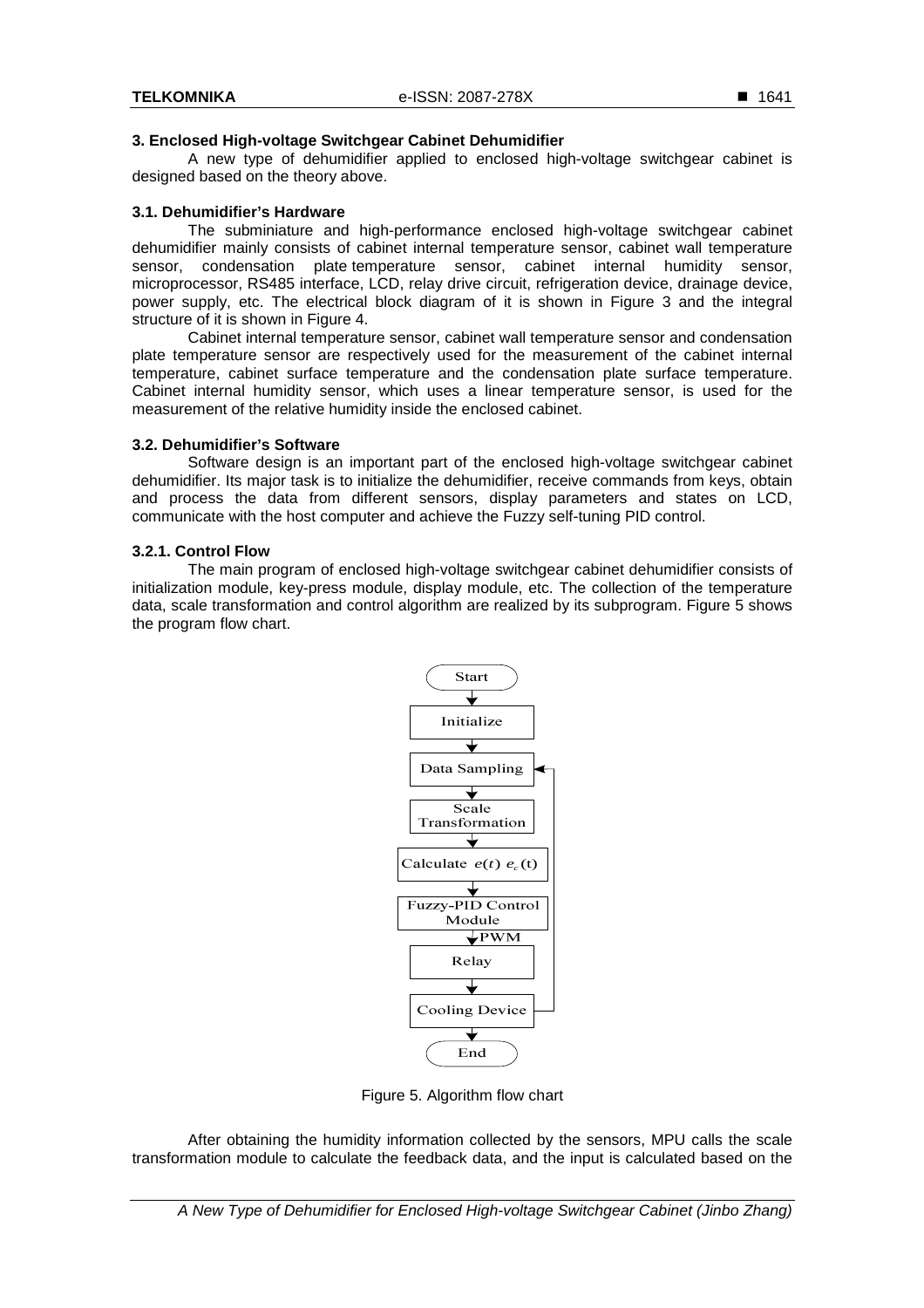deviation  $e(t)$  and the deviation variation rate  $e_c(t)$ , then output is produced by the Fuzzy selftuning PID intelligent control algorithm. Then, the output will be converted to a PWM signal used to drive relays, and at last the controller achieves the control of refrigeration device.

# **3.2.2. Fuzzy self-tuning PID Intelligent Control Algorithm**

PID control law is a fairly ideal, which introduces integration on the basis of proportion to eliminate the residual error, and differentiation can improve the system's stability [4]. It is suitable for the occasions with a large control channel time constant, capacity lag or high control requirement. The PID controller is calculated as follows:

$$
u(t) = K_p \left[ e(t) + \frac{1}{T_t} e(\tau) d\tau + T_p \frac{d(e(t))}{dt} \right]
$$
 (8)

In which,  $e(t)$  is the system feedback deviation,  $K_p$  is the proportional coefficient,  $T_I$  is the integral time and  $T_D$  is the differential time.

Introducing fuzzy control algorithm to the traditional PID control system makes up a new Fuzzy self-tuning PID intelligent controller. The purpose of using this intelligent controller is to make the controller adjust PID parameters with fuzzy control algorithm on-line and adaptively according to the actual situation, so as to achieve the real-time optimal adjustment and make up the deficiencies of fuzzy controller and PID controller when they act alone and improve the overall control effect on system. The Fuzzy self-tuning PID intelligent controller's block diagram of enclosed high-voltage switchgear cabinet dehumidifier is shown in Figure 6.



Figure 6. Fuzzy self-tuning PID intelligent controller

In the view of the dehumidifier's application effect, the Fuzzy self-tuning PID intelligent controller has the flowing features:

1. The system has good dynamic characteristics.

2. The system has an ideal steady quality, the steady process has no oscillation, and the humidity control precision is within  $\pm 1 \degree C$  .

3. System's jamming-rejection capability is improved and has a good inhibition on the field interference

4. The control system can still maintain a good adaptability and robustness when the control process parameters changed.

#### **4. Results and Analysis**

For the purpose of proving the effect of this way on anti-condensation, following experiment was done.

Experimental environment: ambient temperature  $10\text{-}20\degree C$ , humidity 40-70%. Semiconductor chilling plate selects TEC1-12712, working voltage 12V, working current 12A, theoretical power 144W. Use CPU radiator as the cold surface of chilling plate, and dissipate heat with 200W heater fan on the hot surface.